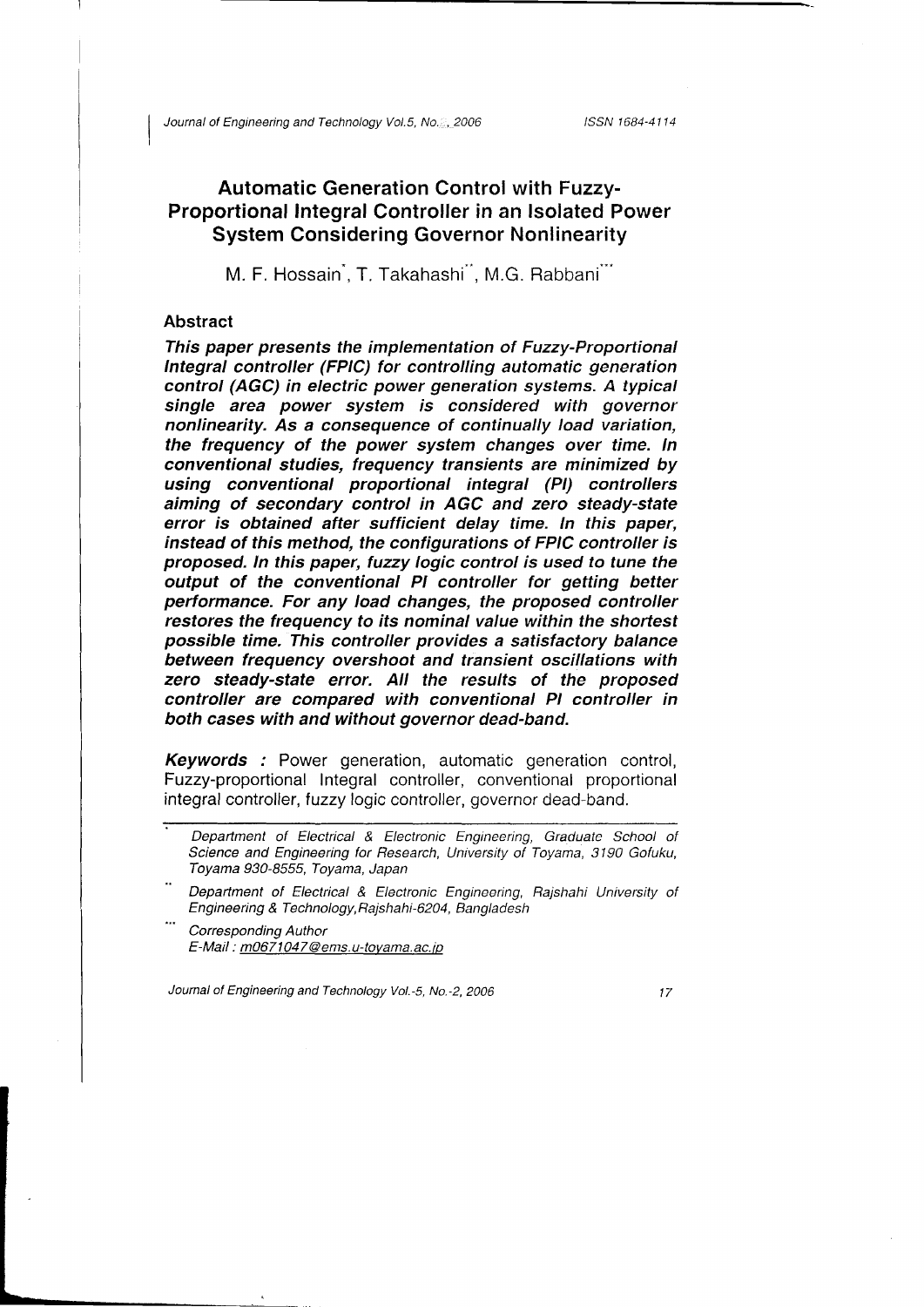### 1. lntroduction

Power system stability issue has been studied widely [1]. The dynamic behavior of many industrial plants is heavily influenced by disturbances and, in particular, by changes in operating point [2]. Automatic generation control (AGC) is a very important issue in power system operation and control for supplying sufficient and reliable electric power with good quality [2, 3]. The main goal of the AGC is to minimize the transients deviations and to provide zero steady state errors for frequency deviation in a single area power system [2-4]. Many investigations in the area of automatic generation control (AGC) of isolated and of interconnected power systems have been reported in the past and a number of control strategies have been proposed to achieve improved performance. The conventional control strategy for the LFC problem is to take the integral of control error as the control signal. The proportional integral (Pl) control approach is successful in achieving zero steady-state error in the frequency of the system, but it exhibits relatively poor dynamic performance as evidenced by large overshoot and transient frequency oscillations. Moreover, the transient settling time is relatively large [5].

In order to improve the transient response, advanced control techniques have been proposed, which include linear feedback optimal control, adaptive control, and variable structure control [3]. In the application of optimal control techniques, the controller design is normally based on a fixed parameter model of the system derived by a linearization process. Power system parameters are a function of the operating point. Therefore, as the operating conditions change, system performance with controllers designed for a specific operating point most likely will not be satisfactory. Consequently, the nonlinear nature of the load frequency control (LFC) problem makes it difficult to ensure stability for all operating points when an integral or a Pl controller is used [3, 5]. More recently, fast acting artificial neural networks (ANN) have been developed. But the ANN approach has many inherent drawbacks like requiring of large historical database for proper training, network topology dependence and choice of proper response functions etc due to which exactly similar performance may not be obtained. In order to improve the transient response, an intelligent controller for the LFC problem is developed and applied in connection with the power system under study [5].

Journal of Engineering and Technology Vol.-5, No.-2, 2006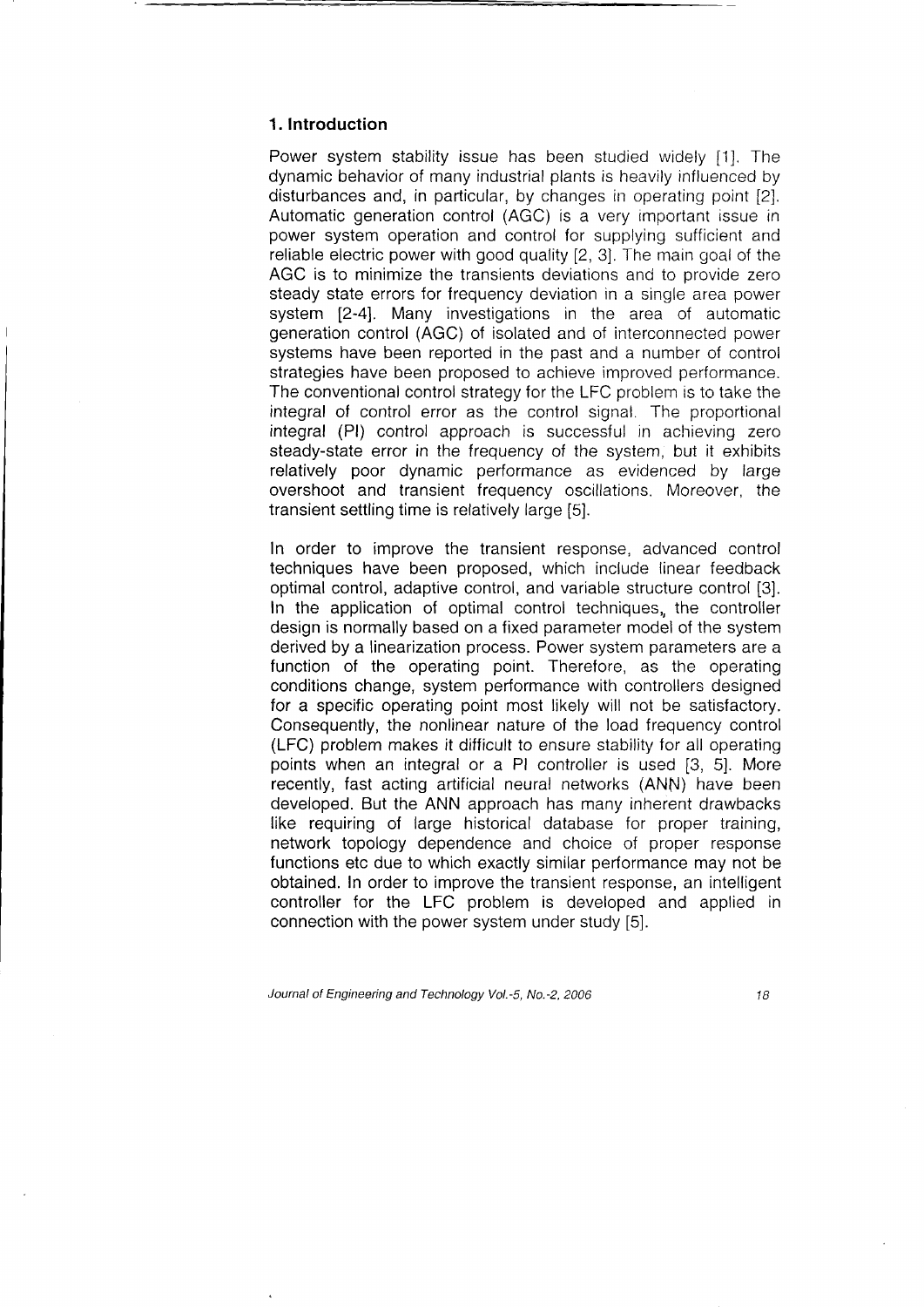The AGC based on tuzzy-Pl type controller is proposed in this study. One of its main advantages is that controller parameters can be changed very quickly by the system dynamics because no parameter estimation is required in designing controller for nonlinear systems. Therefore, a fuzzy logic (FLC), which represents a model-free type of nonlinear control algorithms, could be a reasonable solution. The comparative simulation results for a single area power system are presented and discussed in both cases considering governor dead-band (DB).

### 2. Model of AGC in a Single-Area Power System

The primary Load Frequency Control (LFC) loop depends on the governor speed regulation, achange in the system load will result in a steady-state frequency deviation,. In order to reduce the frequency deviation to zero, a reset action must be provided. The reset action can be achieved by introducing an integral controller to act on the load reference setting to change the speed set point. The integral controller gain  $K<sub>1</sub>$  must be adjusted for a satisfactory transient response [6]. In a single power system, load frequency control (LFC) equipment is installed for each generator. The controllers are set for a particular operating condition and take care of small changes in load demand to maintain the frequency within the specified limit [1].



Fig. 1: Model of LFC for a typical single area power system with a conventional Pl controller only.

Figure 1 shows a well known block diagram used for AGC of a typical single-area power system along with a conventional Pl

Journal of Engineering and Technology Vol.-5, No.-2, 2006 19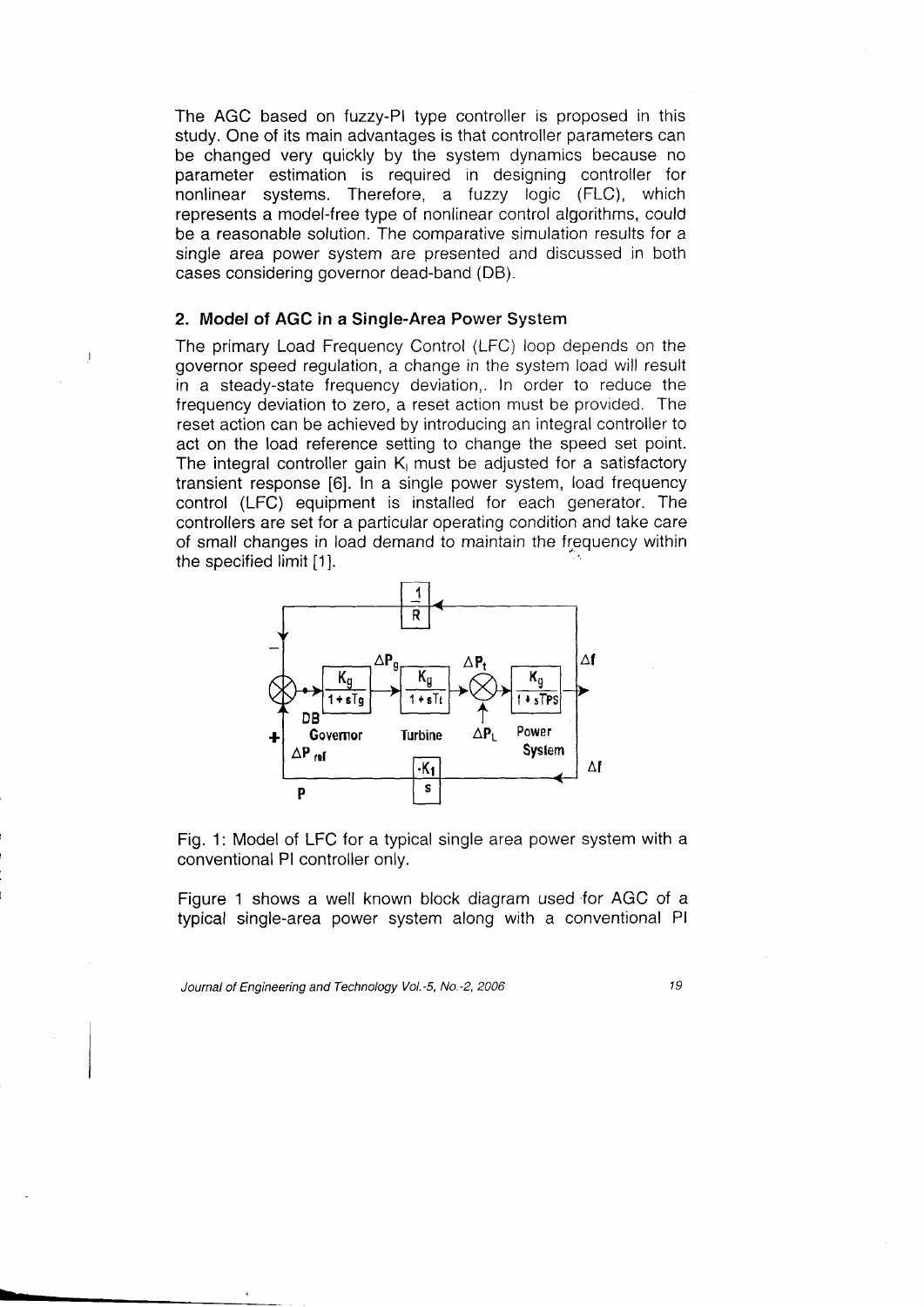controller only. The dynamic model equations of a single area power system are given in below:

$$
\Delta f(t) = [K_{PS} \{\Delta P_t(t) - \Delta P_t(t)\} - \Delta f(t)]/T_{PS}
$$
\n(1)

$$
\Delta P_t(t) = \left[ K_t \Delta P_x(t) - \Delta P_t(t) \right] / T_t \tag{2}
$$

$$
\Delta \dot{P}_{\kappa}(t) = \left[ K_{\kappa} \left\{ \Delta P_{\kappa t}(t) - \Delta f(t) / R \right\} - \Delta P_{\kappa}(t) \right] / T_{\kappa} \tag{3}
$$

$$
\Delta P_{ref}(t) = -K_t \Delta f(t) \tag{4}
$$

where,  $K_{\text{I}}$  is the Integral controller gain value in p.u. The gai constant  $\mathsf{K}_\mathsf{I}$  controls the rate of investigation, and thus the speed o response of the loop.

The dynamic models in state-space variable form of the above Fig.1 is

$$
X = AX + BU, \ Y = CX \tag{5}
$$

Where,  $X=[\Delta f \ \Delta P_i \ \Delta P_r \ \Delta P_{ref}]^T$ ;  $U=[\Delta P_i]^T$ ;  $Y=[\Delta f]$  are the state vector, the control vector and the output variables respectively. The values of the elements of the system matrices A, B, and C may be computed from the nominal parameter values [1, 5, 6], given in Table 1. The critical value of  $K_i$  of CIC controller is considered as the base value in the design of the proposed tuzzy logic control scheme.

Table 1: Nominal parameters of a typical single-area power system

| $R$ [Hz/p.u.MW] |             | ١a | ma a |  |
|-----------------|-------------|----|------|--|
|                 | [p.u.MW/Hz] |    |      |  |
| $-4$            | 0.00833     |    |      |  |
|                 |             |    |      |  |

| ์รไ | <b>N</b> PS | PS<br>[s | [p.u.MW]  |                             |
|-----|-------------|----------|-----------|-----------------------------|
| 0.3 | ィっ          | -20      | *variable | *see explanation<br>in text |

#### 3. Considering Governor Dead-Band

Governor dead-band is defined as the total magnitude of a sustained speed change within which there is no resulting change in valve position [7, 8]. The limiting value of dead-band is specified

Journal of Engineering and Technology Vol.-5, No.-Z, 2006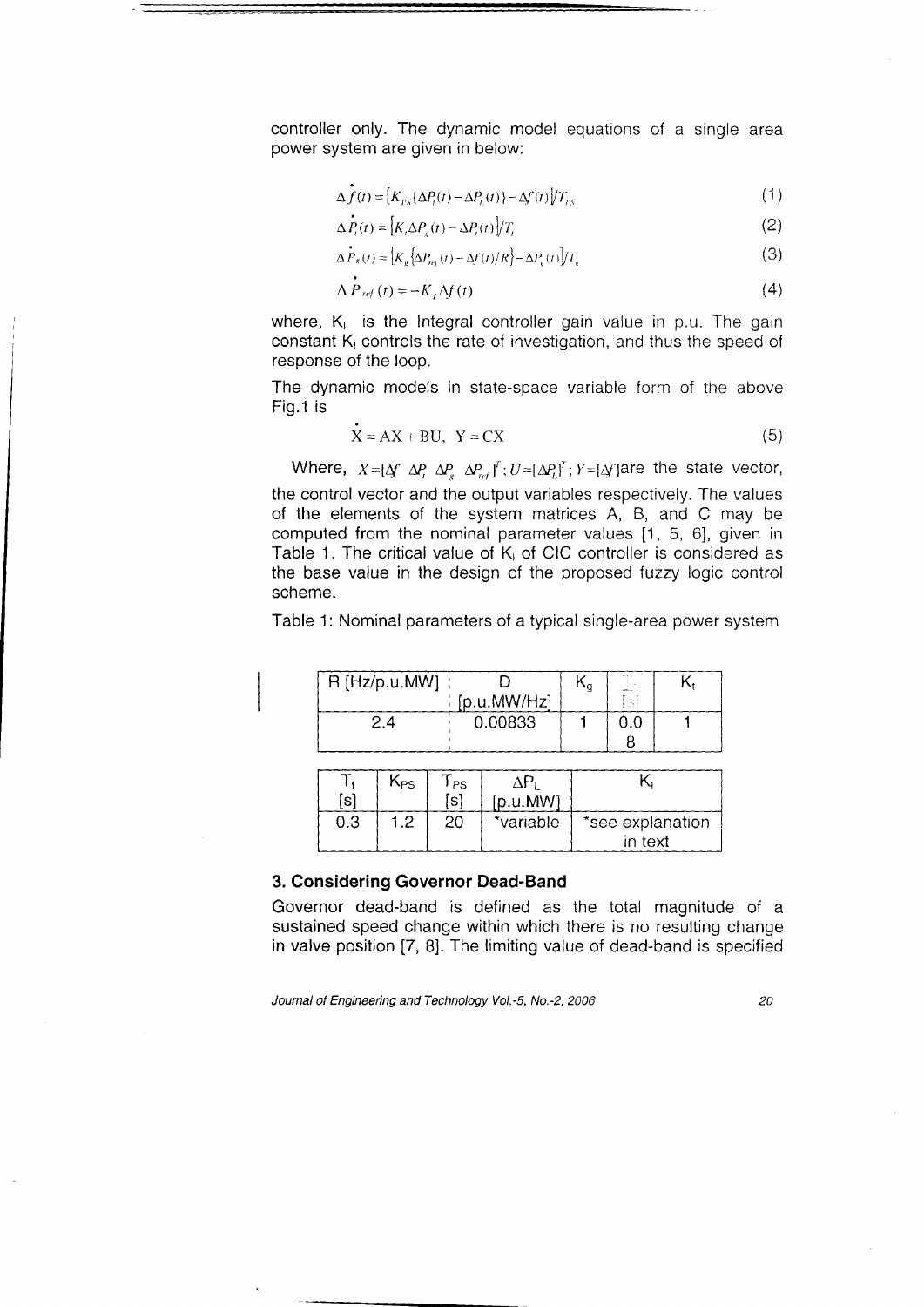as 0.06%. lt was shown by Concordia et al [9, 10], that one of the effects of governor dead-band is to increase the apparent steadystate speed regulation R. This can be seen from Fig. 6.1 by joining points 1 and 2 and multiplying the slope of this line with 1/R. The slope of the line without governor dead-band is 1. Dead-band is measured by plotting automatically from the motion of the governor elements from the frequency [7, B]. Steam turbine dead-band measured have been found to be due principally to back-lash in the linkage connecting the servo position to the camshaft, Much of this appears to occur in the rack and pinion used to rotate the camshaft that operates the control valves.

The speed governor dead-band has significant effect on the dynamic performance of load frequency control system; however, little work has been done in this respect. In fact this backlash nonlinearity introduces a time lag associated with the zero in the governor transfer function [7].

The governor dead-band of the form shown in Fig. 2 exists in real systems and is represented by the nonlinear at points marked DB in Fig. 1.

The governor dead-band of the form shown in Fig. 2 exists in real systems and is represented by the nonlinear at points marked DB in Fig. 1.



Fig. 2: LHS governor dead-band (Backlash) Nonlinearity and RHS Fourier series coefficients of governor dead-band.

Referring to Fig. 2 it is to be noted that the backlash nonlinearity [7, 8, 111 of the hystresis type cannot be completely described by the function F(x) since the output inherently depends on the direction of change in x is positive, the right-hand side of the loop represents

Journal of Engineering and Technology Vol.-5, No.-2, 2006 o 1

--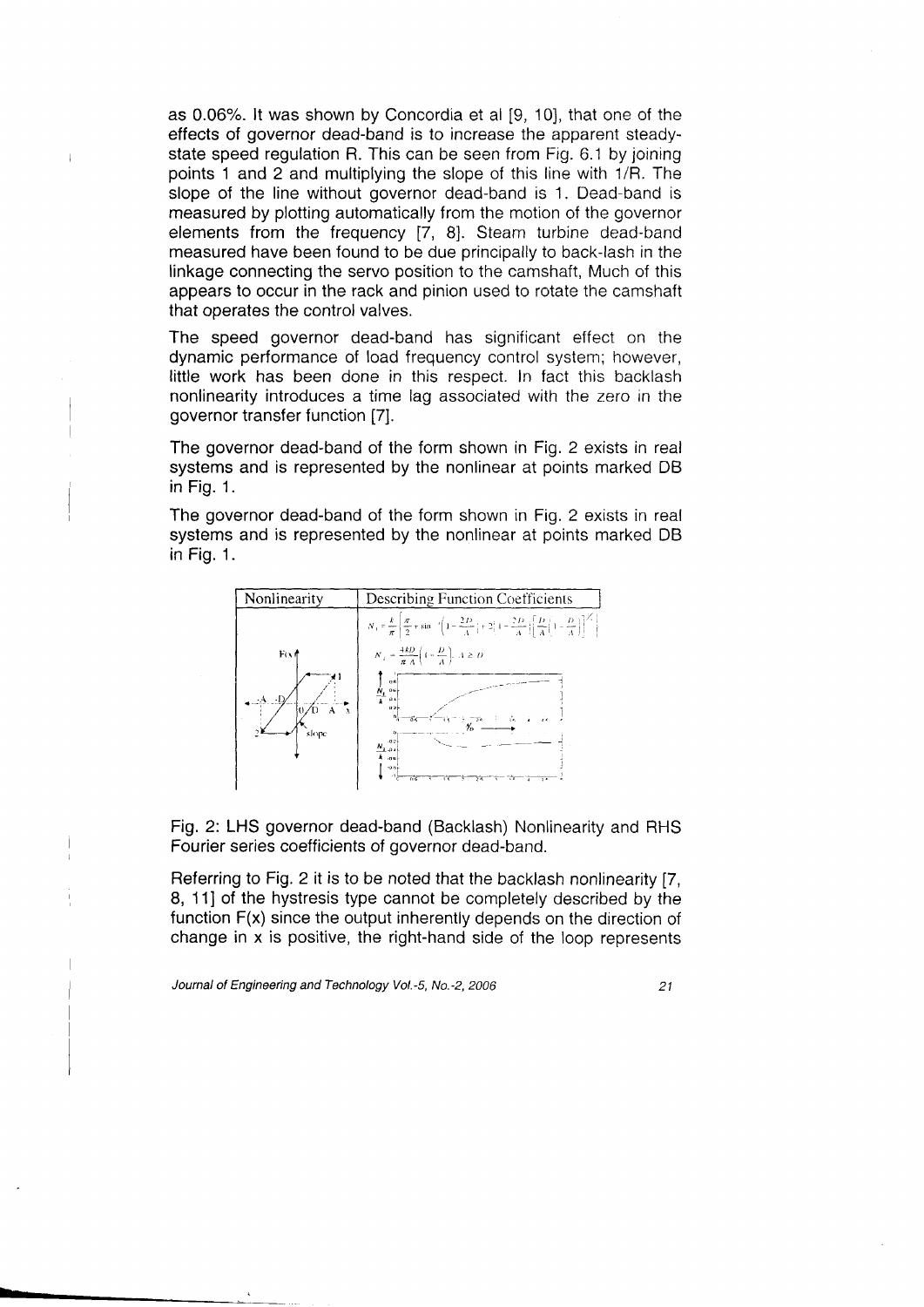the nonlinear characteristics and negative for the other side [7, B]. Thus adequate description of the hysteresis type of nonlinearity is expressed as

$$
y = F(x, x)
$$
  
rather than as  $y = F(x)$ . (6)

a

To solve this nonlinear problem by the describing function approach, Silzak [11] has shown that it is necessary to make the basic assumption that the variable x, appearing in the non-linear

is,  $x = A \sin(\omega_0 t)$ Function  $F(x, x)$  is sufficiently close to a sinusoidal oscillation; that (7)

Where the amplitude A and the frequency  $\omega_0$ , the oscillation are constant. Describing function analysis, therefore, belongs to the methods of solving nonlinear differential equations which are based upon assumed schemes. Such an assumption is quite realistic nonlinear system which may exhibit periods of oscillations arbitrarily close to a pure sinusoid. Also Kimbark [7, g] has shown that the phasor variables can be treated as state variables in the time domain for small changes.

If the variable x in the nonlinear assumption  $F(x, x)$  has the

sinusoidal form shown in equation (7), then the variable  $F(x, x)$  is generally complex, but is also a periodic form of time.

$$
F\left(x, x\right) = F^0 + N_1 x + \frac{N_2}{w_0} x + \dots - \dots \tag{8}
$$

To solve this it is a reasonable approximation to consider the first three terms only, corresponding coefficients are:

$$
F^{0} = \frac{1}{2\pi} \int_{0}^{\pi} F(A\sin w_{0}t, Aw_{0}\cos w_{0}t)d(w_{0}t)
$$
  
\n
$$
N_{1} = \frac{1}{\pi A} \int_{0}^{\pi} F(A\sin w_{0}t, Aw_{0}\cos w_{0}t)\sin w_{0}t d(w_{0}t)
$$
  
\n
$$
N_{2} = \frac{1}{\pi A} \int_{0}^{\pi} F(A\sin w_{0}t, Aw_{0}\cos w_{0}t)\cos w_{0}t d(w_{0}t)
$$
\n(9)

Since the backlash nonlinearity is a symmetrical about the origin, the constant term  $F^0$  in the Fourier series (equation (8)) is zero [7,  $F^0$ 8]. The constant terms N<sub>1</sub> and N<sub>2</sub> in (equation (9)) are evaluated and displayed in Fig. 2 for different values of A(t).

Journal of Engineering and Technology Vol.-5, No.-2, 2006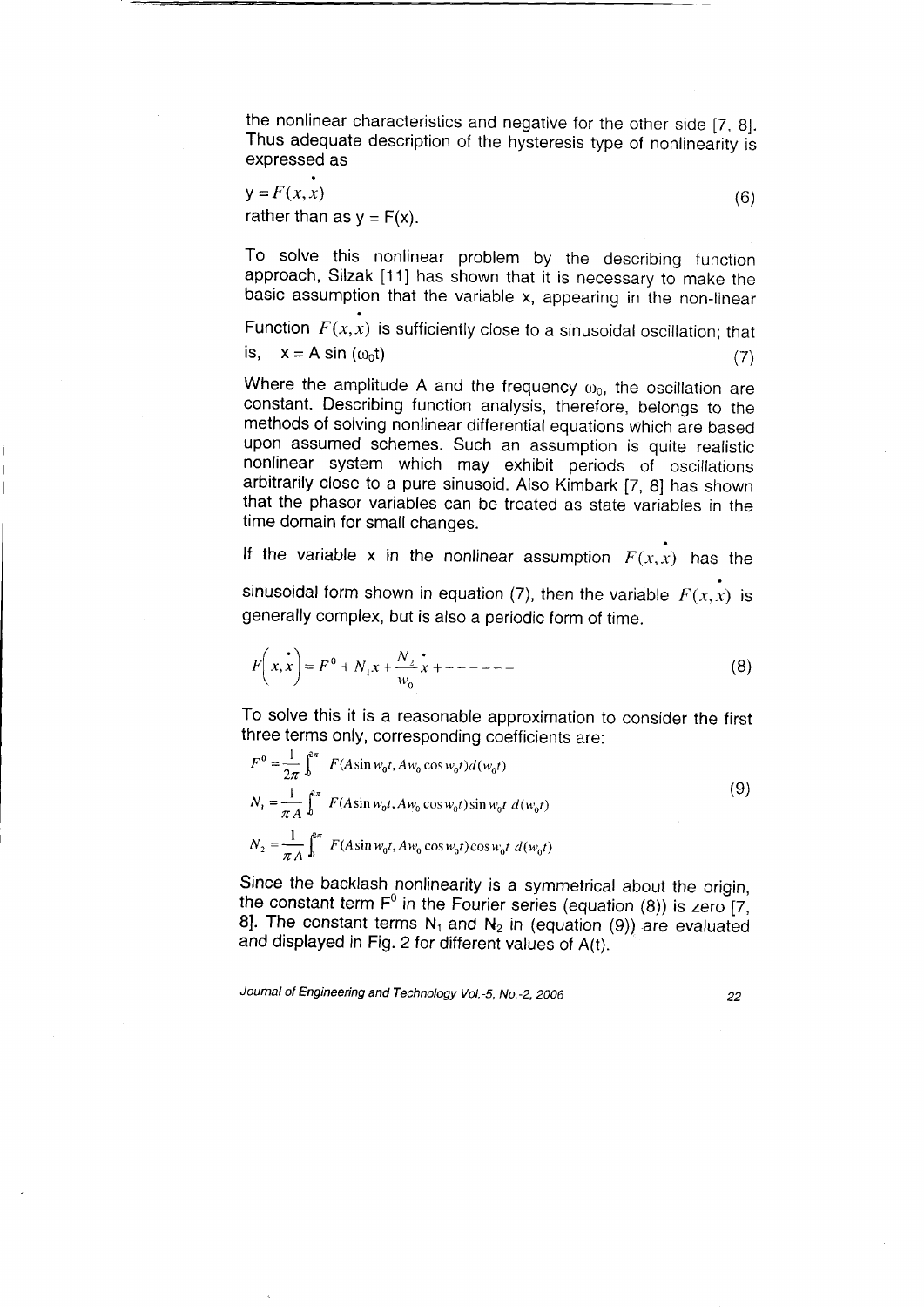is the Governor Transfer function with linearized dead-band is derived as follows. This will modify the system matrix.

$$
G(s) = \frac{N_1 + \frac{N_2}{w_0} s}{1 + T_s s}
$$
 (10)

A typical value of backlash is 0.06%. However, by referring to the discussion of Concordia et al in reference [7-11], it is found from Fig. 2 that  $A/D = 4$  will imply a backlash of approximately 0.05%. This value of A/D for backlash of 0.05% is chosen for digital simulation results.

Referring to Fig. 2, the following Fourier coefficients are obtained:

$$
\frac{N_1}{k} = 0.8 \quad and \quad \frac{N_2}{k} = -0.2 \tag{11}
$$

The usual value of slope k of the curve shown in Fig. 2 is 1. Therefore,  $N_1=0.08$  and  $N_2=-0.2$ .

A typical value of continuous time response, Fig.2,

## indicates  $f_0 = 1/2$  Hz

or,

il.

 $\mathcal{E}$ 

)n

ìе

**a**r

at 7)

1e ed tic ns /Vn he

re

he

is.

(8)

rst

ie)

in, 17, ed

?2

$$
w_0 = 2\pi f_0 = \pi
$$

These values of Fourier coefficients are substituted in equation (8), giving  $F(x, x) = 0.8x - \frac{0.2}{x}$  $(12)$  $\omega$ 

## 3. Critical gain values of conventional Pl Controller:

The tuning of the value of gains  $K_1$  at Kp=0 was achieved using a systematic exhaustive search according to the IAET criterion shown in equation (13).



Fig. 3: The optimal  $K_{1}$  setting value for with and without governor dead-band

Journal of Engineering and Technology Vol.-5, No.-2, 2006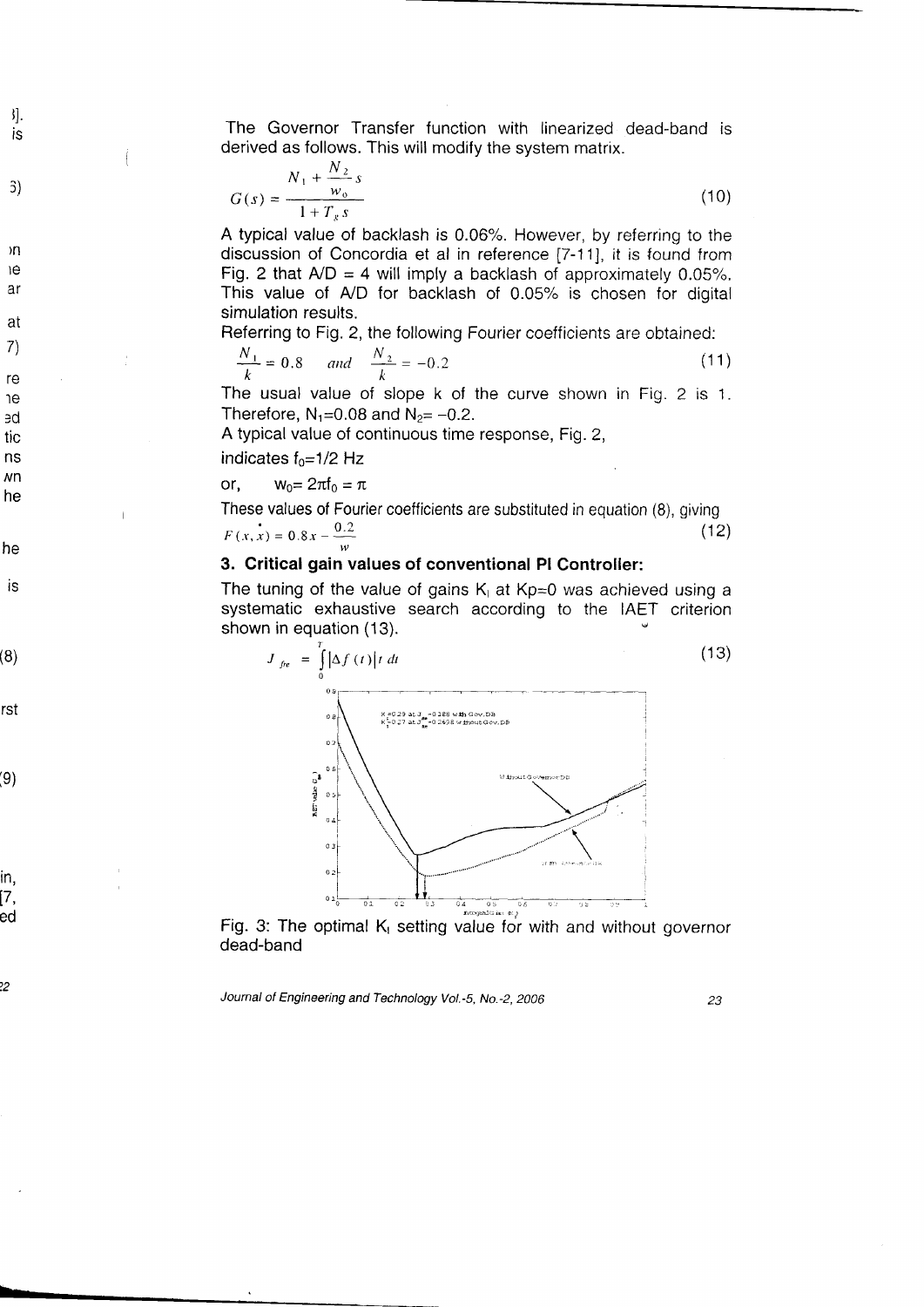It is clear from Fig. 3 that in the absence of governor dead-band the best tuned of integral gain value is  $K_1 = 0.29$  at  $J_{\text{free}} = 0.188$ , which is also called the critical value. ln the presence of governor deadband the integral gain value, K<sub>1</sub>=0.27 at  $J_{\text{free}}$ =0.2698. This K<sub>1</sub> value is also calculated by the equation (14) [1].

$$
K_{I} = \frac{1}{4KpsTps} \left( 1 + \frac{Kps}{R} \right)^{2}
$$
 (14)

## 4. Fuzzy-Pl Controller (FPIC)

The general practice in the design of a LFC is to utilize a Pl structure. This gives adequate system response considering the stability requirements and the performance of its regulating units. Another approach to this problem, with good results, is the use of modern control theory. Usually, conventional controllers of fixed structure and constant parameters are tuned for one operating condition and can give optimal or suboptimal power system performance for that condition. Since, the characteristics of the power system elements are non-linear, the conventional controllers may not be capable of providing the desired performance for all operating conditions [3, 5] ln this case the response of the Pl controller is not satisfactory enough and large oscillations may occur in the system. Thus, the integrator gain must be set to a level that provides a compromise between fast transient recovery and low overshoot in the dynamic response of the overall system. Consequently, this type of controller may be relatively slow and not allow the designer to take easily into account possible system nonlinearities. Latest efforts are made, as another approach, to develop controllers (based on intelligent control techniques) capable in dealing with such non-linearities and at the same time secure improved system performance [5].

ln this paper, instead of this Pl controller (shown in Fig. 1), Fuzzy-Pl controller is used.. ln this controller, the output of Pl controller is fuzzyfied by the fuzzy logic controller. Figure 4 shows a typical block diagram for Fuzzy-Pl controller [12]. The discrete-time equivalent expression for Pl control used in this paper is given as

$$
u * (k) = K_{p}e * (k) + K_{i}T_{s} \sum_{i=1}^{n} e * (i)
$$
  
\n
$$
\Rightarrow P_{ref}^{*}(k) = K_{p}f * (k) + K_{i}T_{s} \sum_{i=1}^{n} f * (i)
$$
\n(15)

$$
\Delta e^* (k) = e^* (k) - e^* (k-1).
$$

$$
\implies \Delta f^*(k) = f^*(k) - f^*(k-1) = f_{\text{nom}} - f, \tag{16}
$$

Journal of Engineering and Technology Vol.-5, No.-2, 2006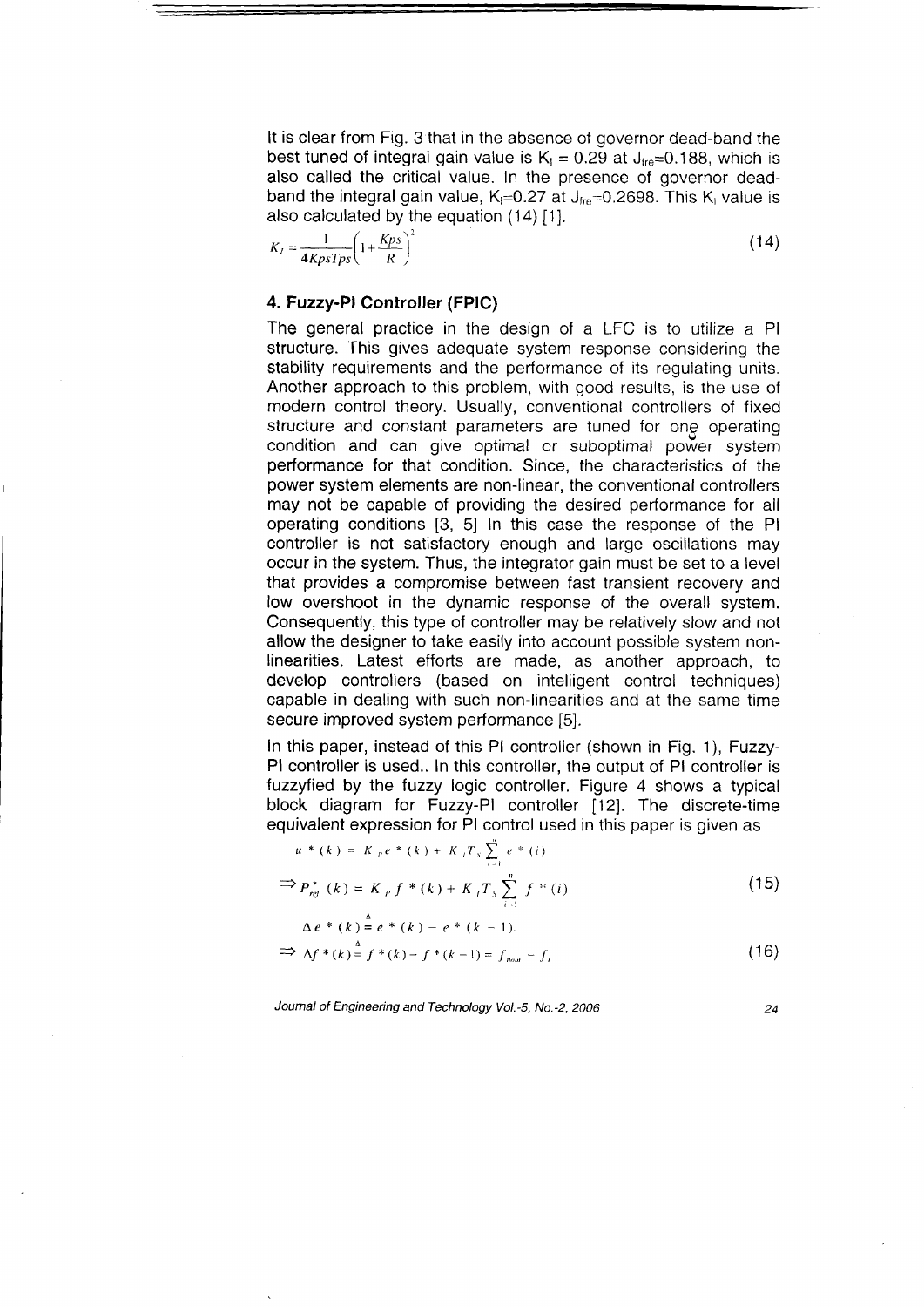The incremental control error at  $k<sup>th</sup>$  instant is given by

$$
\Delta u * (k) = K_p . v * (k) + K_i . e * (k - 1)
$$
  
\n
$$
\Rightarrow \Delta P_{ref}^{\star} (k) = K_p . v * (k) + K_i . f * (k - 1)
$$
\n(17)

Where,  $\vec{v}(k)$  is the rate of incremental error,

;  $\left| \cdot \right|$ 

 $\mathbf S$ 

 $\theta$ 

)

 $\mathbf{I}$  $\mathbf e$ ;. )f d g  $\mathsf{n}$ <sub>ie</sub> rs lll Dl ry el ١d n . 0t n-

s) ie

to

IS al ١ė

y-

5)

o)

24

$$
v * (k) = \frac{[e * (k) - e * (k - 1)]}{T_s}
$$
 (18)

Where u(k) is the control signal, e(k) is the error between the reference and the process output,  $T<sub>s</sub>$  is the sampling period for the controller,  $\Delta u^*(k)$  is the incremental control effort at  $k^{\text{th}}$  instant and  $K_P$  and  $K_I$  are the proportional and integral gains of digital Pl controller, respectively.



Fig. 4: A typical Fuzzy-Pl controller (FPIC).

## 5. DESIGN STEPS FOR FPIC CONTROLLER

Figure 5 shows a schematic representation of a typical closed-loop fuzzy control system. For the FLC controller, it has been selected two inputs, one is the Pl controller output and another is the rate of change of the Pl controller output defined as:

 $(19)$ input: error= $\Delta u = K_i \int \Delta f \, dt = e_i$ o

inpu2: rate of change in error- $\Delta u = K_t \Delta f = d\rho/dt$ Where,  $\Delta f = f_{nom} - f_t$ .

Joumal of Engineering and Technology Vol.-S, No.-2, 2006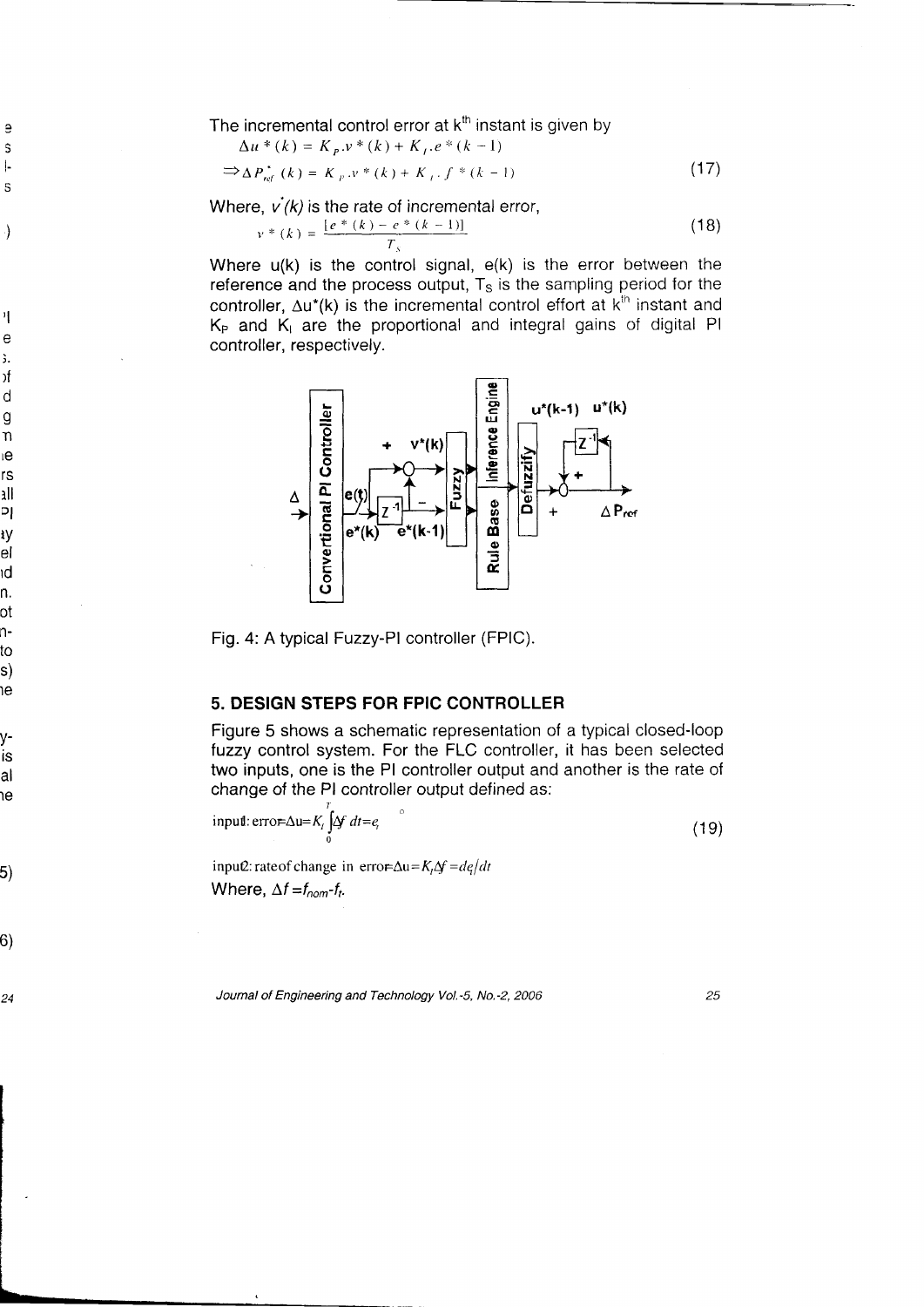

Fig. 5: Block diagram of a typical closed-loop Fuzzy logic controller.

The tuzzy sets of each linguistic variable adopted in this work are: NB: Negative Big; NS: Negative Small; Z. Zero; PS: Positive Small; PB: Positive Big. The membership functions for the designed FLC controller of the three variables ( $e_t$ , de<sub>t</sub>/dt,  $\Delta P_{ref}$ ) used are shown in Fig. 6.  $\mu[e_t(x)]$ 



Fig. 6: Membership functions for the tuzzy variable of the proposed FPIC controller.

It is possible to derive a membership value for this variable in many possible ways, one of the rules that has been chosen is

$$
\mu(e_t, c \, e_t) = \min[\mu(e_t), \mu(de_t/dt)] \tag{20}
$$

The fuzzy rules are constructing by using trial and error methods. The Output of FPIC controller is given in Table 1. The well-known center of gravity defuzzification method is given by the following expression:

$$
\Delta P_{ref} = \sum_{j=1}^{n} \mu_j C_j \left/ \sum_{j=1}^{n} \mu_j \right. \tag{21}
$$

Journal of Engineering and Technology Vol.-5, No.-2, 2006

26

g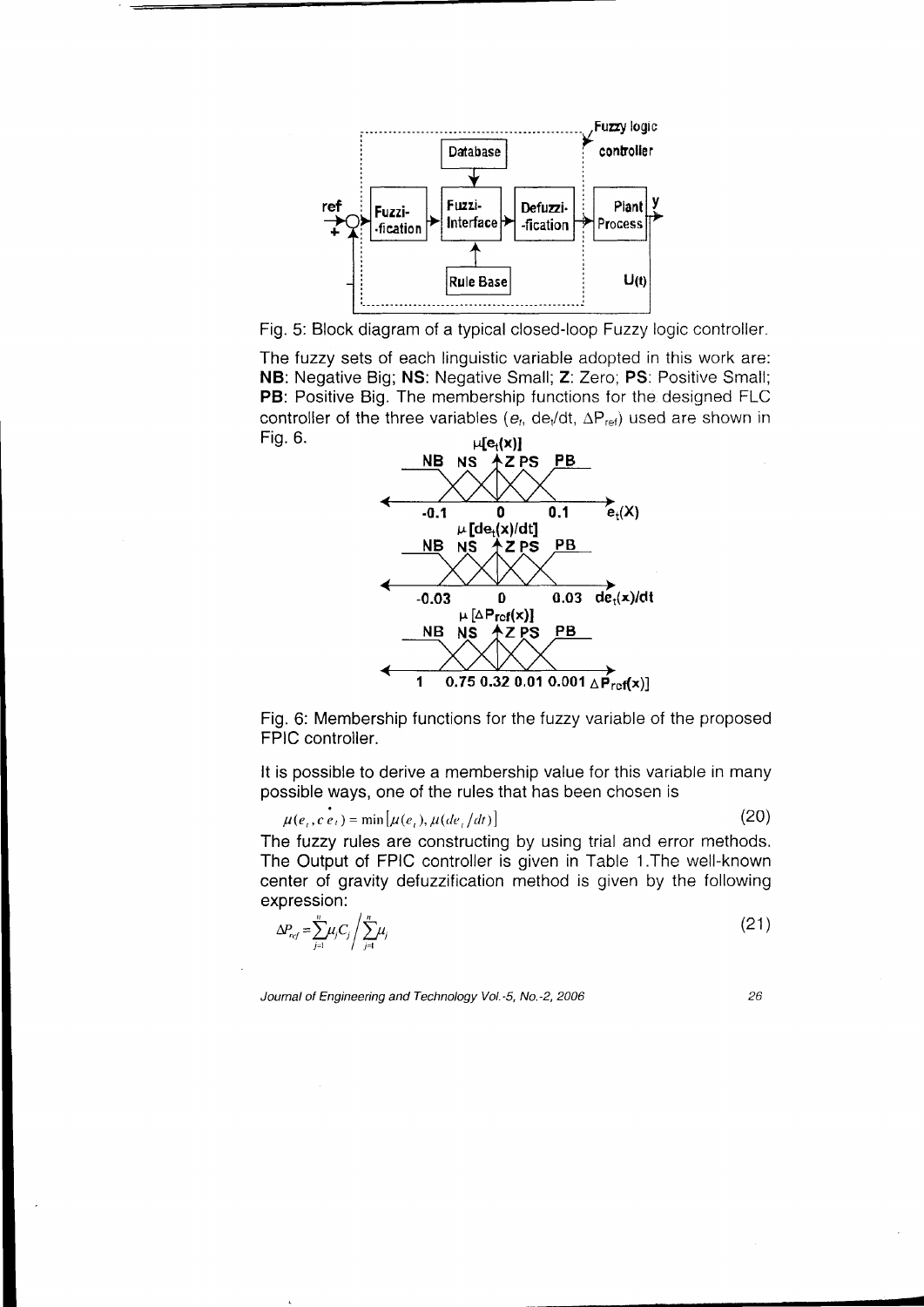Where,  $\mu_i$  is the membership value of the linguistic variable and  $u_i$ is the precise numerical value.

|                           | <b>NB</b> | <b>NS</b> | 7         | PS | PB |
|---------------------------|-----------|-----------|-----------|----|----|
| e                         |           |           |           |    |    |
| ce                        |           |           |           |    |    |
| <b>NB</b>                 | <b>NB</b> | NΒ        | <b>NS</b> |    |    |
| $\overline{\text{NS}}$    | <b>NB</b> | <b>NS</b> | 7         |    | PS |
| $\overline{\overline{z}}$ | <b>NB</b> |           |           | PS | PS |
| PS                        |           |           | PS        | PS | PB |
| PB                        |           | PS        | PS        | PВ | PВ |

Table 2: Fuzzy rule base for FPIC controller

### 6. SIMULATION RESULTS AND DISCUSSION

Computer simulations results based on system non-linear differential equations have been carried out for different load changes. The di{ferential equations have been solved by u8ing the 4th order Range-Kutta method under MATLAB environment. Figure 7, and Fig.  $8$  depict the simulation results with  $8$  without considering the governor DB for step load changes of  $\Delta P_L$ =0.01, and 0.02 p.u respectively.

ln addition of proposed schemes, the damping is improved significantly. In the absence of governor DB, it is evident from the Fig. 7 that  $1<sup>st</sup>$  peak is significantly improved (50% of the PI controller) and the  $3^{rd}$  and  $4^{th}$  peak of the generator frequency is almost diminished with the proposed mode of control.



Fig. 7: Frequency deviation, Power generation for the step load change  $\Delta P_L = 0.01$  p.u. with & without governor DB

Journal of Engineering and Technology Vol.-5, No.-2, 2006

27

er. re: ^il.  $\overline{C}$ 

in

ed

Iny

10)

ls. WN

ng

)1)

?6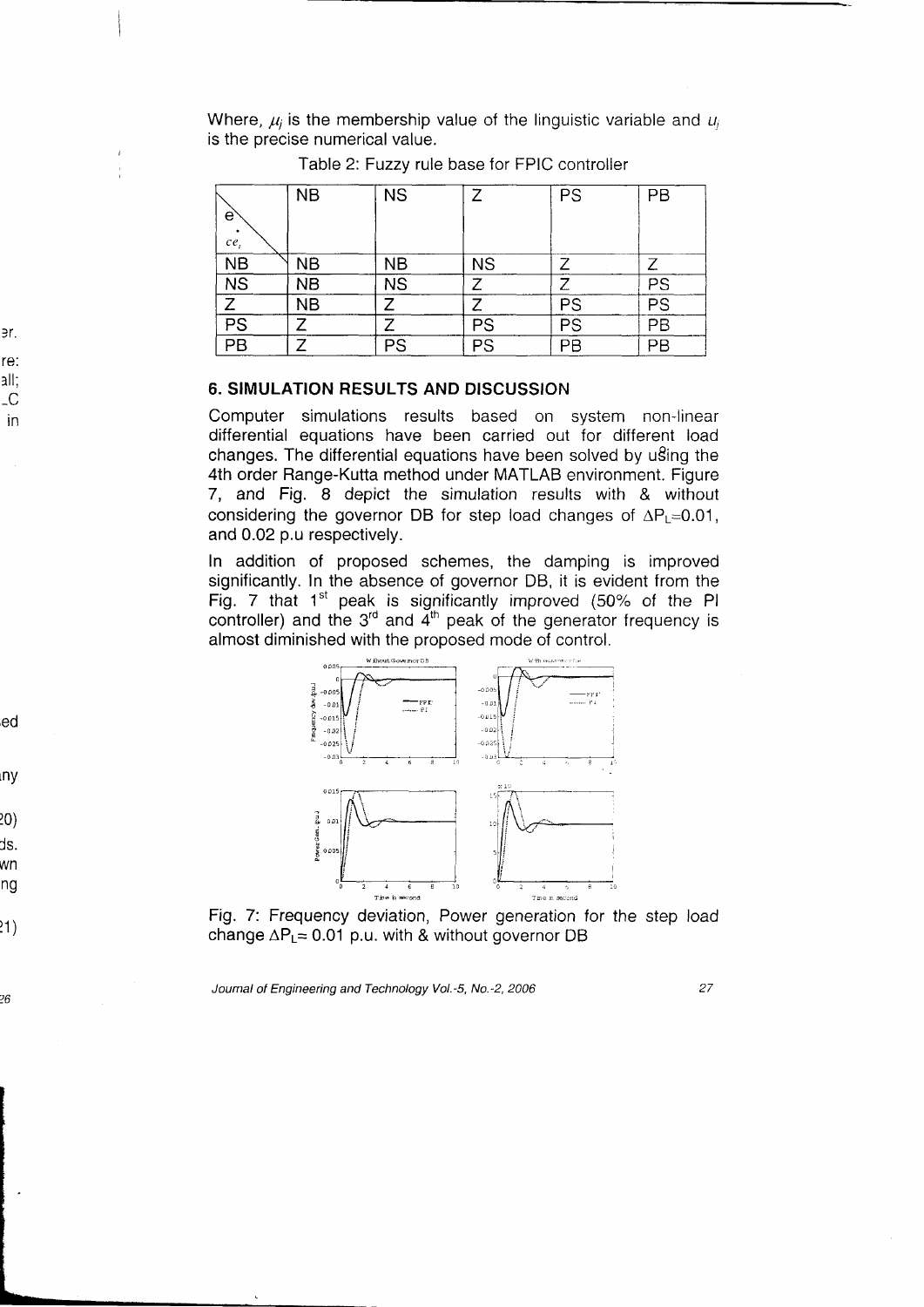

Fig.8: Frequency deviation, Power generation for the step load change  $\Delta P_{\perp}$  = 0.02 p.u. with & without governor DB.

It is clearly shown that considering governor DB 1st peak is greatly reduced 35% of the PI controller and  $4<sup>th</sup>$  peak is minimized compared with conventional Pl controller. Moreover, this eventually reduces the settling time of the frequency for both cases, which in turn brings the Fuzzy-Pl controller in more advantageous position for subsequent use,

Fig. 8 shows the system performances with and without governor DB. lt is clearly observed that in the absence of governor DB, the results of  $1^{st}$ ,  $2^{nd}$  peak &  $4^{th}$  peak are same as shown in Fig. 7 in comparison with PI controller. In the presence of governor  $DB$ ,  $4<sup>th</sup>$ peak of the system frequency deviation is almost minimized but Pl controller exhibits unstability of the system. Therefore, settling time is greatly reduced in the proposed mode of FPIC controller.

The comparative results for FPIC and Pl controller are shown in Table 3 and Fig. 9.

Journal of Engineering and Technology Vol.-5, No.-2, 2006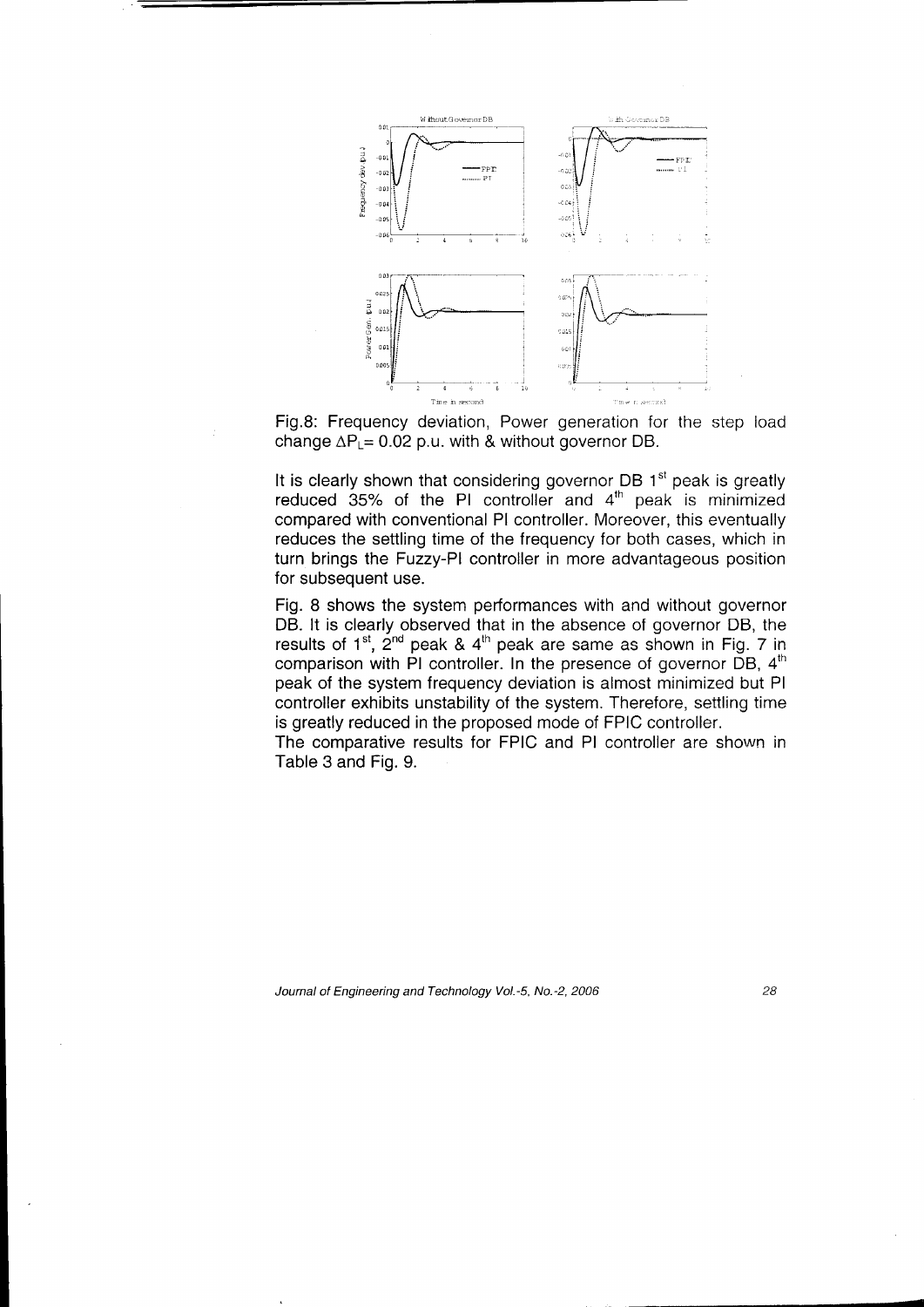| Step load | Without governor DB |             | With governor DB |              |  |
|-----------|---------------------|-------------|------------------|--------------|--|
| change    | <b>FPIC</b>         | РI          | <b>FPIC</b>      | PI           |  |
| 0.01      | 0.4625s             | 0.82s.      | $0.635s. -$      | $0.822s. -$  |  |
|           | $-0.0141$           | $-0.0281$   | 0.0189           | 0.0308       |  |
| 0.015     | $0.4136s. -$        | $0.712s$ ,  | $0.8332s. -$     | $1.1271s. -$ |  |
|           | 0.0211              | $-0.0422$   | 0.0399           | 0.0537       |  |
| 0.02      | $0.4571s. -$        | $0.813s. -$ | $1.233s. -$      | 1.2802s, $-$ |  |
|           | 0.02816             | 0.0562      | 0.0691           | 0.0857       |  |
| 0.05      | $0.463s. -$         | $0.724s$ ,  | $2.803s. -$      | $2.771s. -$  |  |
|           | 0.07034             | $-0.141$    | 0.4033           | 0.4316       |  |





Fig. 9: A comparative settling times of FPIC and Pl controller for an AGC in single area power system without and with Governor DB.

## 7. CONCLUSION

÷

An intelligent automatic generation controller or load frequency controller has been developed to regulate the power output and system frequency. A simple fuzzy-PI controller is explained and investigated in this paper. From the above simulation results, it is clear that the proposed controller exhibits better performance to stable satisfactorily balance between frequency overshoot and transient oscillations with zero steady-state error. The various simulation results keenly show the superior of the proposed AGC controller in both cases with and without governor dead-band. The settling times (shown in Fig. 9) and 1<sup>st</sup> peak (given in Table 3) are also reduced to a great extent with the proposed mode of control.

Journal of Engineering and Technology Vol.-5, No.-2, 2006 .)a